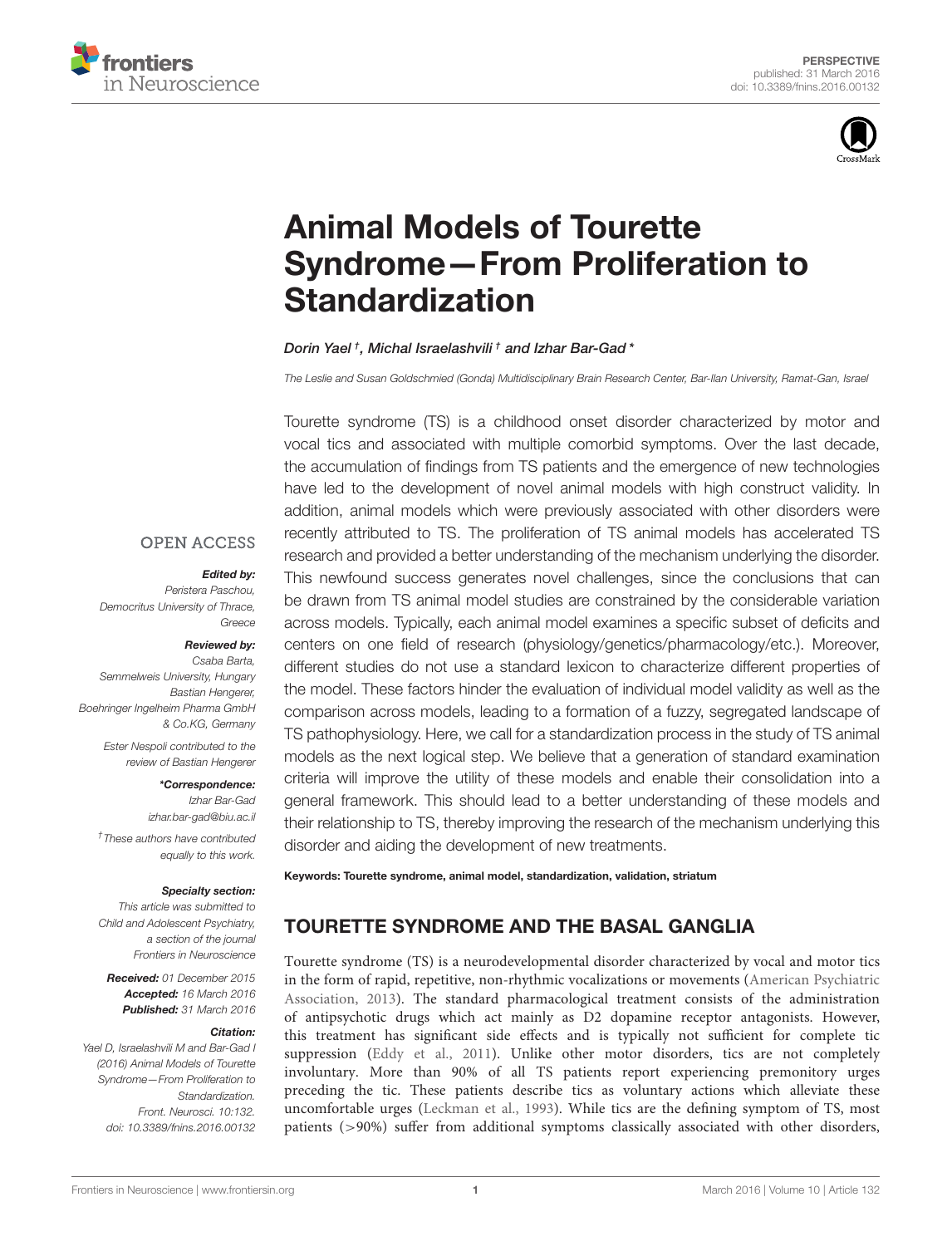such as attention deficit hyperactivity disorder (ADHD) and obsessive-compulsive behavior and disorder (OCD), each affecting roughly half of the patients [\(Freeman et al., 2000\)](#page-4-3). Genetic factors were found to play a role in TS etiology (Price et al., [1985;](#page-5-0) [Bertelsen et al., 2016\)](#page-4-4). Nevertheless, most of the identified genes are rare, and to date no gene is known to have a major effect on TS etiology [\(Godar et al., 2014\)](#page-4-5). The underlying pathophysiology of TS is currently unknown. Many different systems, brain regions and neuronal circuits are considered likely candidates, with most current studies linking the disorder to abnormalities in the cortico-basal ganglia (CBG) pathway.

The basal ganglia are a group of interconnected nuclei forming partially closed loops leading from most cortical areas back to frontal cortical areas. The loops are functionally divided into domains based on the cortical regions which send their input to the BG. The domains include the motor, associative (executive), and limbic areas. The role of the CBG pathway in TS has been hypothesized to be related with abnormal inhibition of undesired actions [\(Albin and Mink, 2006\)](#page-4-6). This lack of inhibition has been attributed to local deficits within the striatum, which serves as the primary input nucleus of the BG. Most neurons in the striatum are the medium spiny projection neurons (MSNs) whose activity is modulated by interneurons such as GABAergic fast spiking interneurons (FSIs) and cholinergic tonically active neurons (TANs) [\(Kita et al., 1990;](#page-4-7) [Bennett and Bolam, 1994;](#page-4-8) English et al., [2011\)](#page-4-9) as well as by neuromodulatory afferents including dopaminergic, histaminergic, and adrenergic inputs (Holmberg et al., [1999;](#page-4-10) [Surmeier et al., 2007;](#page-5-1) [Ellender et al., 2011\)](#page-4-11).

Converging evidence point to the involvement of the CBG loop, and specifically the striatum, in the pathology of TS: A small decrease in overall volume [\(Peterson et al., 2003\)](#page-4-12) and a substantial reduction in the cell count of FSIs and TANs [\(Kalanithi et al., 2005;](#page-4-13) [Kataoka et al., 2010\)](#page-4-14) have been observed in the striatum of TS patients. Tic severity in early adulthood was found to be correlated with the extent of volume reduction of the caudate nucleus in childhood [\(Bloch et al., 2005\)](#page-4-15). Further, correlations have been found between the severity of tics and the structural connectivity between the motor cortex and the striatum [\(Worbe et al., 2015\)](#page-5-2), and between the supplementary motor area and the BG [\(Cheng et al., 2014\)](#page-4-16). Abnormalities in neuronal transmission including decreased GABAA receptor binding in the striatum [\(Lerner et al., 2012\)](#page-4-17) and increased putamen dopamine release [\(Singer et al., 2002\)](#page-5-3) have been reported in TS patients.

### ANIMAL MODELS OF TOURETTE SYNDROME

TS is a multifaceted disorder associated with a wide spectrum of clinical symptoms involving multiple underlying neuronal systems [\(Yael et al., 2015\)](#page-5-4). In this perspective we focus on TS animal models related to the striatum since most findings from TS patients and most modern animal models are associated directly or indirectly with deficits within this brain region.

Motor and vocal tics, the primary symptom of TS, may be evoked by a disruption of GABAergic transmission within the striatum. Local microinjections of different GABAA antagonists (such as bicuculline and picrotoxin) into the motor domain of the striatum have been shown to induce tics in both rodents [\(Marsden et al., 1975;](#page-4-18) [Tarsy et al., 1978;](#page-5-5) [Bronfeld et al., 2013b\)](#page-4-19) and primates [\(Crossman et al., 1988;](#page-4-20) [McCairn et al., 2009\)](#page-4-21). The location of the disinhibition within the striatum determines the properties of the tics; injections in the motor striatum induce motor tics expressed in the body region associated with the somatotopic location of the striatal injection (Bronfeld et al., [2013b\)](#page-4-19), whereas injections in the limbic striatum induce vocal tics [\(McCairn et al., 2016\)](#page-4-22). Disinhibition in non-motor functional domains of the striatum induces behaviors similar to hyperactivity and compulsive symptoms [\(Worbe et al., 2009\)](#page-5-6), thus exposing an intriguing link between tics and their comorbid symptoms. Additional support to the role of the striatum in TS and its comorbid disorders arise from a transgenic mouse model affecting the limbic cortico-striatal connectivity. This model demonstrates multiple symptoms such as OCD-like behaviors and sensorimotor gating deficits [\(Campbell et al., 1999;](#page-4-23) [Nordstrom and Burton, 2002;](#page-4-24) [Godar et al., 2015\)](#page-4-25).

The identification of specific striatal neuronal subpopulations whose number is altered in TS [\(Kalanithi et al., 2005;](#page-4-13) Kataoka et al., [2010\)](#page-4-14) inspired the development of animal models that target these subpopulations exclusively. Models have mimicked the selective suppression of the population of FSIs (using IEM-1460) thereby inducing abnormal movements [\(Gittis et al., 2011\)](#page-4-26). The decline in the population of TANs has been modeled using viral-targeted cell ablation that leads to a highly specific reduction in this neuronal subpopulation in the dorsolateral striatum in mice [\(Xu et al., 2015\)](#page-5-7). The ablation led to an increase in the expression of stereotypic behavior following stress and amphetamine treatment. However, although the animals displayed motor and behavioral abnormalities, no tics were observed in either model.

Other TS animal models are based on the dopaminergic model. This widely used model was originally related to other disorders such as schizophrenia, ADHD and OCD. Based on the "dopamine hypothesis," which argues that the pathophysiology leading to TS involves hyper activation of the dopaminergic system [\(Singer et al., 1982\)](#page-5-8), this model was associated with TS. Systemic [\(Randrup and Munkvad, 1967;](#page-5-9) [Taylor et al.,](#page-5-10) [2010\)](#page-5-10) and intrastriatal [\(Kelley et al., 1988\)](#page-4-27) administration of dopamine agonists (such as amphetamine and apomorphine) was shown to induce behavioral stereotypies and sensorimotor gating disruption [\(Mansbach et al., 1988;](#page-4-28) [Swerdlow et al., 2003\)](#page-5-11) but not motor or vocal tics. Dopamine induced behavioral stereotypies may be enhanced when other neuromodulator systems are disrupted, as has been recently illustrated in the histidine decarboxylase (HDC) knockout TS mouse model (Castellan Baldan et al., [2014\)](#page-4-29).

### VALIDATION OF TOURETTE SYNDROME ANIMAL MODELS

The validation of animal models for human disorders is based upon three factors: face, predictive and construct validity. (1)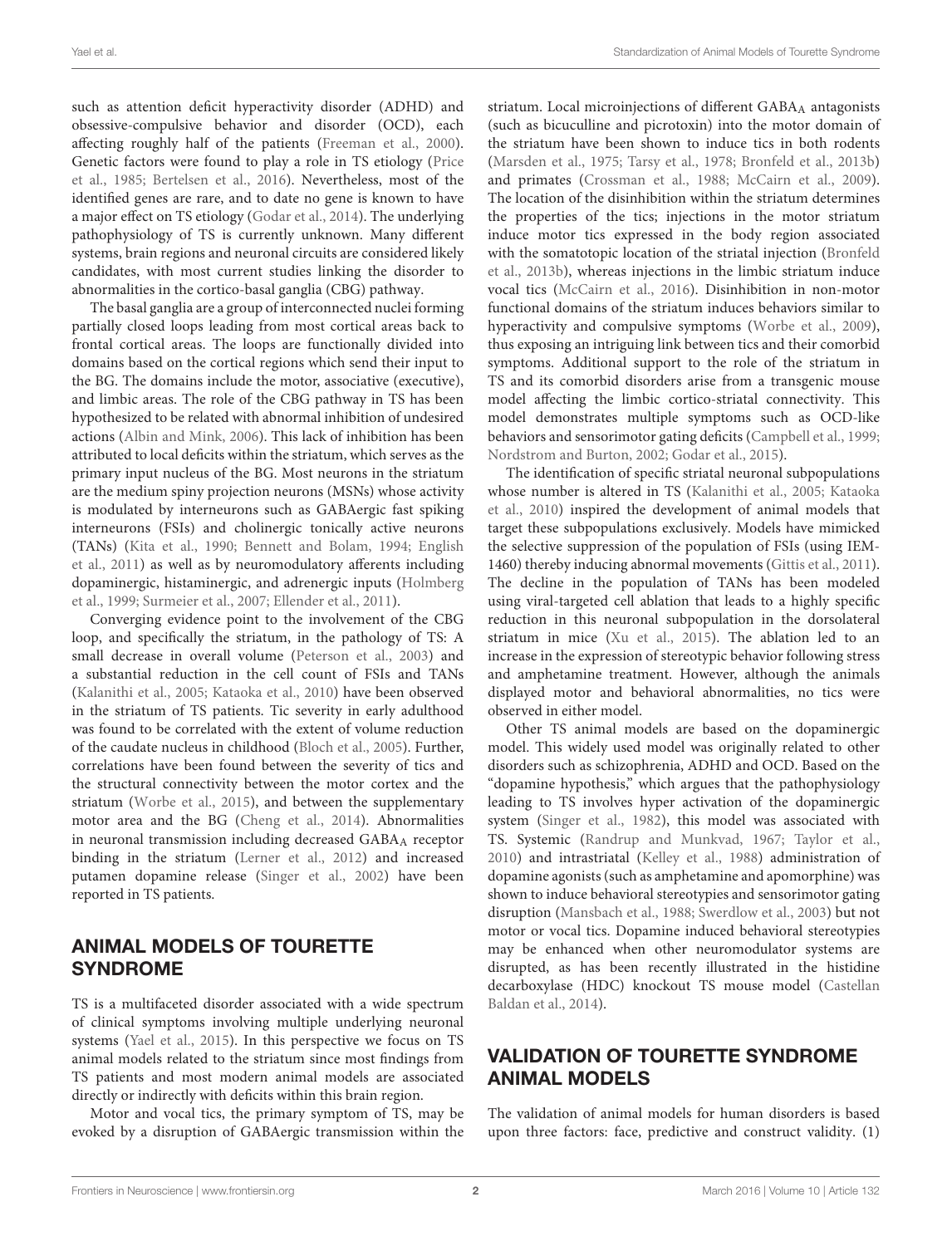Face validity is defined as the phenomenological similarity between the human clinical condition symptoms and symptoms expressed in the animal model. (2) Predictive validity refers to the ability of the model to predict some aspects of the disorder. Specifically, this validation is usually based on the extent to which the animals' response to medication can predict the human response. (3) Construct validity refers to the theoretical rationale of the model, based on the known pathophysiology of the disorder [\(Jinnah and Hess, 2005;](#page-4-30) [Bronfeld et al., 2013a\)](#page-4-31).

In TS animal models, assessment of face validity is complicated by the wide spectrum of features associated with the disorder due in part to the fact that TS lies in a gray area between movement disorders (based on the existence of motor tics) and psychiatric disorders (based on the premonitory urges and comorbid symptoms). The primary feature associated with the movement disorder aspect of TS is the ability to induce tic-like movements. Currently, the striatal disinhibition model is the only one expressing motor tic-like movements [\(Marsden et al., 1975;](#page-4-18) [Crossman et al., 1988;](#page-4-20) [McCairn et al., 2009;](#page-4-21) [Bronfeld et al., 2013b\)](#page-4-19) and/or vocal tic-like sounds (McCairn et al., [2016\)](#page-4-22). Other animal models typically elicit other forms of abnormal movements such as dyskinesia and dystonia (Gittis et al., [2011\)](#page-4-26). Assessing TS as a psychiatric disorder complicates the evaluation of face validity. It is impossible to directly assess the existence of premonitory urges in animals; however, it was suggested these can reflect deficits in sensory motor gating [\(Swerdlow et al., 1999\)](#page-5-12). Thus, indirectly these urges can be assessed by the pre-pulse inhibition (PPI) paradigm. Using PPI, deficits in the sensory motor gating have been reported in several dopamine related animal models [\(Mansbach et al., 1988;](#page-4-28) [Castellan Baldan et al., 2014\)](#page-4-29) but have not been tested in other models. Another aspect of TS is the high rates of comorbid conditions. Dopaminergic, cholinergic (TANs) and HDC models (subsequent to stress and/or amphetamine injection) were found to show an increase in stereotypic behaviors [\(Randrup et al.,](#page-5-13) [1963;](#page-5-13) [Kelley et al., 1988;](#page-4-27) [Castellan Baldan et al., 2014;](#page-4-29) [Xu et al.,](#page-5-7) [2015\)](#page-5-7) whereas the striatal disinhibition model demonstrated both hyperactivity and stereotypy following manipulation of nonmotor (limbic and associative) areas in the striatum [\(Worbe et al.,](#page-5-6) [2009\)](#page-5-6).

The predictive validation of TS animal models is restricted by the non-specific medication for TS which is mostly based on responses to antipsychotic drugs [\(Shapiro and Shapiro, 1968\)](#page-5-14). Due to the common definition, the dopaminergic animal models have a high predictive validity, as this model is based on the effectiveness of these drugs. Other models have not been explicitly tested for response to antipsychotics as well as to other drug treatments.

Evaluating the construct validity of TS animal models is currently speculative because the underlying pathophysiology of TS is still unclear. Typically the construct validity of TS animal models is based on their relationship to the small subset of currently known differences identified in TS patients compared to controls. Striatal animal models have been linked to current evidence from human studies, including dopamine dysfunction [\(Singer et al., 1991,](#page-5-15) [2002;](#page-5-3) [Cheon et al.,](#page-4-32) [2004;](#page-4-32) [Minzer et al., 2004;](#page-4-33) [Steeves et al., 2010\)](#page-5-16), genetic abnormalities in a small subpopulation of TS patients (HDC model; [Ercan-Sencicek et al., 2010\)](#page-4-34), and a reduction in the cell count of striatal FSIs and TANs [\(Kalanithi et al., 2005;](#page-4-13) Kataoka et al., [2010\)](#page-4-14). Another approach to assessing the construct validity of TS animal models is their relationship to theoretical functional models of information processing in the BG in both normal and pathological states. The "box and arrow" model of the BG describes their function based on their main anatomical connectivity [\(Albin et al., 1989;](#page-4-35) [DeLong, 1990\)](#page-4-36). According to this model, dopaminergic innervation to the striatum modulates striatal activity and consequently increases the overall cortical activation, leading to hyperkinetic symptoms. Consistent with this model, the dopaminergic model yields increased movement in the form of stereotypic behavior [\(Randrup and Munkvad,](#page-5-9) [1967;](#page-5-9) [Kelley et al., 1988\)](#page-4-27). This behavior was also observed in HDC knockout [\(Castellan Baldan et al., 2014\)](#page-4-29) and TAN ablated [\(Xu et al., 2015\)](#page-5-7) mouse models of TS which demonstrated enhanced stereotypic behavior in response to dopamine agonists. The "action selection" model contemplates that the BG chooses a single action while inhibiting competing actions [\(Mink, 1996\)](#page-4-37). A loss of inhibition in a specific area within the striatum would thus prevent the selection process [\(Mink, 2001\)](#page-4-38). This coincides with the animal model of focal disinhibition of the striatum using local blocking of GABA which prevents input from all inhibitory sources, including FSIs and neighboring MSNs [\(McCairn et al.,](#page-4-21) [2009;](#page-4-21) [Worbe et al., 2013\)](#page-5-17). This functional model may also explain the behavioral and neuronal effects observed in the animal model based on selective suppression of FSIs [\(Gittis et al., 2011\)](#page-4-26).

# STANDARDIZATION OF TOURETTE SYNDROME ANIMAL MODELS

Over the last decade, rapid progress has been made in TS animal models studies, leading to a proliferation of novel models. Accumulating results from imaging, genetic, and anatomic studies performed on TS patients, provided solid foundation for the development of novel models with high construct validity, such as the TANs, FSIs, and HDC models. In addition, animal models which were previously attributed to other disorders have been recently considered valid models of TS. These include the striatal disinhibition model previously attributed to myoclonus [\(Marsden et al., 1975\)](#page-4-18) and the dopaminergic models previously attributed to OCD and/or schizophrenia (Swerdlow and Geyer, [1998;](#page-5-18) [Korff and Harvey, 2006\)](#page-4-39). The use of different species of animals has made it possible to investigate multiple properties of the disorder by utilizing the relative advantages of each species. Mouse studies have enabled the investigation of genetic manipulation, rat studies explore the relationship between pharmacology, physiology, and behavior, and primate studies serve the study of complex behaviors linking the motor and psychiatric aspects of the disorder. Studies utilizing animal models significantly improved our understanding of the underlying mechanisms of specific properties of TS. For example, key questions such as "when" and "where" tics are expressed were recently addressed in animal model studies [\(Bronfeld et al.,](#page-4-19) [2013b;](#page-4-19) [Israelashvili and Bar-Gad, 2015\)](#page-4-40). Similarly, data pointing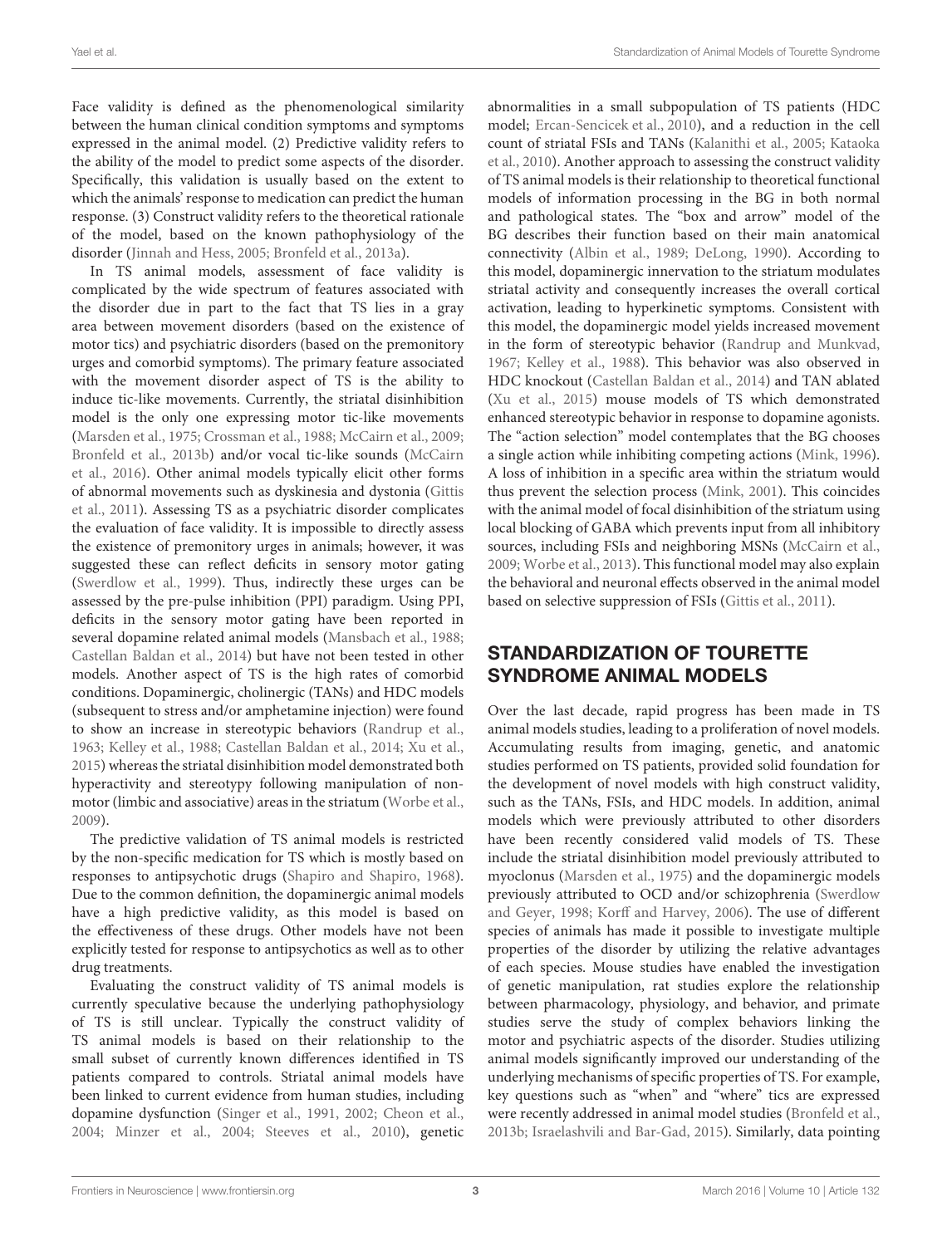to a common pathophysiology of TS and its comorbid conditions were experimentally supported when the same manipulation yielded a variety of behavioral symptoms [\(Worbe et al., 2009\)](#page-5-6). This progress has led to a situation where finally basic and clinical science can co-contribute to the study of this disorder.

This major progress generates new challenges faced by TS animal models studies. The complexity of TS research which results from the myriad of symptoms and the fact that the pathophysiology leading to the disorder is still largely unknown have resulted in high variability in the study of mechanisms and behavioral symptoms in animal models of TS. Naturally, each of the current animal models focuses on a small subset of symptoms associated with the disorder which are examined using specific, non-standard and non-overlapping tests. Typically, these earlystage models were developed and studied by teams with specific expertise such as pharmacology, electrophysiology and genetics, thus creating a situation in which different models are studied with a high degree of focus into one field with significantly less effort in others. As a result, under the broad title of a "TS animal model study," a variety of models exist, that vary widely as regards to the scientific basis, methods used and the features examined. This issue is evident even when different models examine the same feature. The description of motor deficits does not adhere to an accepted classification, which leads to unclear (and in some cases ill-defined) definitions such as tic-like movement, tic-like stereotypy, and tic-like dyskinesia, without a robust kinematic evaluation. While this variability may contribute to a better understanding and characterization of different aspects of the disorder, it hinders the comparison across results of different models and the evaluation of the relevance, uniqueness, and contribution of each model. Furthermore, the use of this wide nomenclature is not necessarily supported by a large variety of underlying behavioral symptoms. A standardization of the examination criteria of TS animal models could help overcome these challenges.

Standardization is a widely used procedure in multiple fields to ensure consistency and comparability between processes or products. Evaluation criteria defined in standard protocols assist in the assessment of relevant information and allow uniformity within and between different users. In the clinic the necessity of standard protocols for diagnosis and treatment was raised for TS and other disorders, leading to the development of multiple standardized guidelines. The consistency and comparability enabled by these guidelines are highly beneficial in terms of the ability to properly diagnose and treat individual patients. More broadly it provides a uniform database enabling future study and the existence of a worldwide discourse. The reasons that led to the establishment of guidelines in the clinic apply to the development of standardized assessment of TS animal models that are still lacking in the field.

A standardization process defining the gold standard for the evaluation of TS animal model will improve the utility of these models and their use in both basic science as well as drug and treatment discovery. Standardized parameters will explicitly define the major components of a TS animal model evaluation, by providing an organized list detailing the range of characteristics

of a valid TS animal model. In addition, a standardization process will allow an evaluation of the studied model's coverage, pointing to features that were studied using a specific model and those that were not. The standard definitions arrived at through this process will provide a clear differentiation between behavioral, pharmacological or physiological characteristics which are qualitatively different. These definitions will provide well-defined guidelines for classification of parameters while avoiding a use of fuzzy definitions. Thus, it will enable categorizing behaviors into either different categories if these behaviors resemble distinct symptoms or into a merged category if they resemble similar symptoms. This common terminology will allow both the evaluation of each model by standardized categories, and more importantly, a comparison between different models using the same vocabulary. The process of standardization in TS animal model research will help combine information from different studies into a general framework describing the mechanisms and their behavioral outcomes. It will enable a transition in TS research from small, local attempts typically confined to a single lab into a global effort. The development and implementation of such standards by a single lab or a small group of cooperating labs is prone to generate a partial picture biased by the inherent properties of this group. Thus, the standard criteria for TS animal model evaluation should be developed by a diverse committee including experts from various fields, reflecting a broad and comprehensive perspective, including both basic scientists developing and studying animal models, scientists conducting studies with TS patients and the clinicians working with these patients. This committee should be responsible for both writing the guidelines and maintaining a worldwide database summarizing results from different studies. We believe that such an effort should be managed by research-supporting international associations such as the Tourette Association of America (TAA) and/or the European Society for the Study of Tourette Syndrome (ESSTS), which hold the ability to direct international efforts. This standardization process, previously shown to be highly beneficial in other fields, has the potential to translate the rapidly accumulating results into a comprehensive framework for experimental studies of TS.

# AUTHOR CONTRIBUTIONS

All authors listed, have made substantial, direct and intellectual contribution to the work, and approved it for publication.

# FUNDING

The preparation of this manuscript was supported by an Israel Science Foundation (ISF) grant (743/13) and a Tourette Syndrome Association (TSA) grant.

# ACKNOWLEDGMENTS

This article was motivated by the 1st World Congress on Tourette Syndrome and Tic Disorders (London, June 24-26, 2015) and was supported by the Tourette Association of America.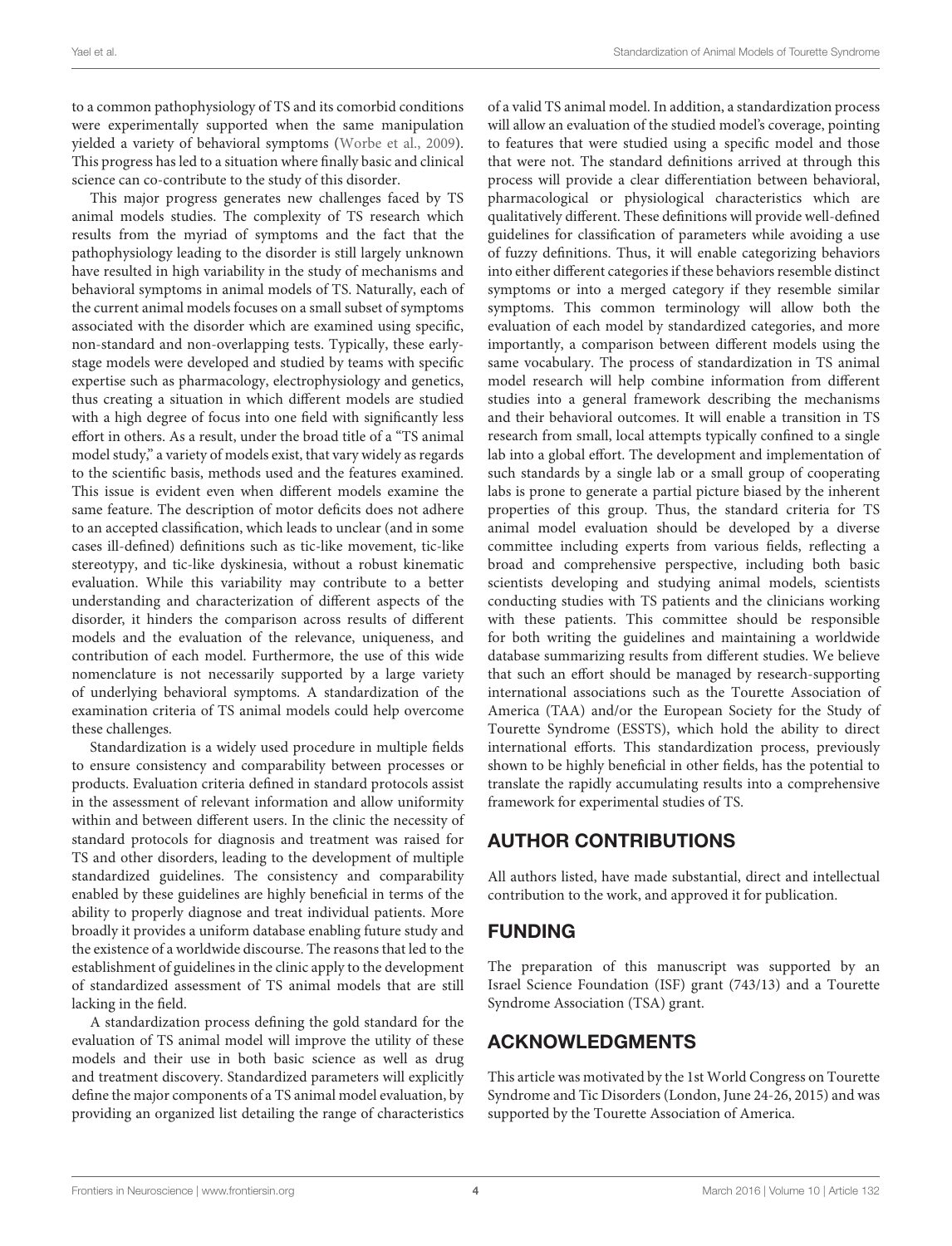#### **REFERENCES**

- <span id="page-4-6"></span>Albin, R. L., and Mink, J. W. (2006). Recent advances in Tourette syndrome research. Trends Neurosci. 29, 175–182. doi: 10.1016/j.tins.2006.01.001
- <span id="page-4-35"></span>Albin, R. L., Young, A. B., and Penney, J. B. (1989). The functional anatomy of basal ganglia disorders. Trends Neurosci. 12, 366–375. doi: 10.1016/0166- 2236(89)90074-X
- <span id="page-4-0"></span>American Psychiatric Association (2013). DSM-5. Arlington, TX: American Psychiatric Association Publishing.
- <span id="page-4-8"></span>Bennett, B. D., and Bolam, J. P. (1994). Synaptic input and output of parvalbuminimmunoreactive neurons in the neostriatum of the rat. Neuroscience 62, 707–719. doi: 10.1016/0306-4522(94)90471-5
- <span id="page-4-4"></span>Bertelsen, B., Stefánsson, H., Riff Jensen, L., Melchior, L., Mol Debes, N., Groth, C., et al. (2016). Association of AADAC deletion and gilles de la tourette syndrome in a large European cohort. Biol. Psychiatry 79, 383–391. doi: 10.1016/j.biopsych.2015.08.027
- <span id="page-4-15"></span>Bloch, M. H., Leckman, J. F., Zhu, H., and Peterson, B. S. (2005). Caudate volumes in childhood predict symptom severity in adults with Tourette syndrome. Neurology 65, 1253–1258. doi: 10.1212/01.wnl.0000180957.98702.69
- <span id="page-4-31"></span>Bronfeld, M., Israelashvili, M., and Bar-Gad, I. (2013a). Pharmacological animal models of Tourette syndrome. Neurosci. Biobehav. Rev. 37, 1101–1119. doi: 10.1016/j.neubiorev.2012.09.010
- <span id="page-4-19"></span>Bronfeld, M., Yael, D., Belelovsky, K., and Bar-Gad, I. (2013b). Motor tics evoked by striatal disinhibition in the rat. Front. Syst. Neurosci. 7:50. doi: 10.3389/fnsys.2013.00050
- <span id="page-4-23"></span>Campbell, K. M., de Lecea, L., Severynse, D. M., Caron, M. G., McGrath, M. J., Sparber, S. B., et al. (1999). OCD-Like behaviors caused by a neuropotentiating transgene targeted to cortical and limbic D1+ neurons. J. Neurosci. 19, 5044–5053.
- <span id="page-4-29"></span>Castellan Baldan, L., Williams, K. A., Gallezot, J. D., Pogorelov, V., Rapanelli, M., Crowley, M., et al. (2014). Histidine decarboxylase deficiency causes tourette syndrome: parallel findings in humans and mice. Neuron 81, 77–90. doi: 10.1016/j.neuron.2013.10.052
- <span id="page-4-16"></span>Cheng, B., Braass, H., Ganos, C., Treszl, A., Biermann-Ruben, K., Hummel, F. C., et al. (2014). Altered intrahemispheric structural connectivity in Gilles de la Tourette syndrome. NeuroImage Clin. 4, 174–181. doi: 10.1016/j.nicl.2013.11.011
- <span id="page-4-32"></span>Cheon, K.-A., Ryu, Y.-H., Namkoong, K., Kim, C.-H., Kim, J.-J., and Lee, J. D. (2004). Dopamine transporter density of the basal ganglia assessed with [123I]IPT SPECT in drug-naive children with Tourette's disorder. Psychiatry Res. 130, 85–95. doi: 10.1016/j.pscychresns.2003.06.001
- <span id="page-4-20"></span>Crossman, A. R., Mitchell, I. J., Sambrook, M. A., and Jackson, A. (1988). Chorea and myoclonus in the monkey induced by gamma-aminobutyric acid antagonism in the lentiform complex. Brain 111, 1211–1233. doi: 10.1093/brain/111.5.1211
- <span id="page-4-36"></span>DeLong, M. R. (1990). Primate models of movement disorders of basal ganglia origin. Trends Neurosci. 13, 281–285. doi: 10.1016/0166-2236(90)90110-V
- <span id="page-4-1"></span>Eddy, C. M., Rickards, H. E., and Cavanna, A. E. (2011). Treatment strategies for tics in Tourette syndrome. Ther. Adv. Neurol. Disord. 4, 25–45. doi: 10.1177/1756285610390261
- <span id="page-4-11"></span>Ellender, T. J., Huerta-Ocampo, I., Deisseroth, K., Capogna, M., and Bolam, J. P. (2011). Differential modulation of excitatory and inhibitory striatal synaptic transmission by histamine. J. Neurosci. 31, 15340–15351. doi: 10.1523/JNEUROSCI.3144-11.2011
- <span id="page-4-9"></span>English, D. F., Ibanez-Sandoval, O., Stark, E., Tecuapetla, F., Buzsáki, G., Deisseroth, K., et al. (2011). GABAergic circuits mediate the reinforcementrelated signals of striatal cholinergic interneurons. Nat. Neurosci. 15, 123–130. doi: 10.1038/nn.2984
- <span id="page-4-34"></span>Ercan-Sencicek, A. G., Stillman, A. A., Ghosh, A. K., Bilguvar, K., O'Roak, B. J., Mason, C. E., et al. (2010). L-histidine decarboxylase and Tourette's syndrome. N. Engl. J. Med. 362, 1901–1908. doi: 10.1056/NEJMoa0907006
- <span id="page-4-3"></span>Freeman, R. D., Fast, D. K., Burd, L., Kerbeshian, J., Robertson, M. M., and Sandor, P. (2000). An international perspective on Tourette syndrome: selected findings from 3,500 individuals in 22 countries. Dev. Med. Child Neurol. 42, 436–447. doi: 10.1017/S0012162200000839
- <span id="page-4-26"></span>Gittis, A. H., Leventhal, D. K., Fensterheim, B. A., Pettibone, J. R., Berke, J. D., and Kreitzer, A. C. (2011). Selective inhibition of striatal fast-spiking

interneurons causes dyskinesias. J. Neurosci. 31, 15727–15731. doi: 10.1523/JNEUROSCI.3875-11.2011

- <span id="page-4-5"></span>Godar, S. C., Mosher, L. J., Di Giovanni, G., and Bortolato, M. (2014). Animal models of tic disorders: a translational perspective. J. Neurosci. Methods 238, 54–69. doi: 10.1016/j.jneumeth.2014.09.008
- <span id="page-4-25"></span>Godar, S. C., Mosher, L. J., Strathman, H. J., Gochi, A. M., Jones, C. M., Fowler, S. C., et al. (2015). The D1CT-7 mouse model of Tourette syndrome displays sensorimotor gating deficits in response to spatial confinement. Br. J. Pharmacol. doi: 10.1111/bph.13243. [Epub ahead of print].
- <span id="page-4-10"></span>Holmberg, M., Scheinin, M., Kurose, H., and Miettinen, R. (1999). Adrenergic alpha2C-receptors reside in rat striatal GABAergic projection neurons: comparison of radioligand binding and immunohistochemistry. Neuroscience 93, 1323–1333. doi: 10.1016/S0306-4522(99)00260-2
- <span id="page-4-40"></span>Israelashvili, M., and Bar-Gad, I. (2015). Corticostriatal divergent function in determining the temporal and spatial properties of motor tics. J. Neurosci. 35, 16340–16351. doi: 10.1523/JNEUROSCI.2770-15.2015
- <span id="page-4-30"></span>Jinnah, H. A., and Hess, E. J. (2005). "Assessment of movement disorders in rodents," in Animal Models of Movement Disorders, ed M. LeDoux (Amsterdam: Elsevier Academic Press), 55–72.
- <span id="page-4-13"></span>Kalanithi, P. S. A., Zheng, W., Kataoka, Y., DiFiglia, M., Grantz, H., Saper, C. B., et al. (2005). Altered parvalbumin-positive neuron distribution in basal ganglia of individuals with Tourette syndrome. Proc. Natl. Acad. Sci. U.S.A. 102, 13307–13312. doi: 10.1073/pnas.0502624102
- <span id="page-4-14"></span>Kataoka, Y., Kalanithi, P. S. A., Grantz, H., Schwartz, M. L., Saper, C., Leckman, J. F., et al. (2010). Decreased number of parvalbumin and cholinergic interneurons in the striatum of individuals with Tourette syndrome. J. Comp. Neurol. 518, 277–291. doi: 10.1002/cne.22206
- <span id="page-4-27"></span>Kelley, A. E., Lang, C. G., and Gauthier, A. M. (1988). Induction of oral stereotypy following amphetamine microinjection into a discrete subregion of the striatum. Psychopharmacology (Berl). 95, 556–559. doi: 10.1007/BF00172976
- <span id="page-4-7"></span>Kita, H., Kosaka, T., and Heizmann, C. W. (1990). Parvalbumin-immunoreactive neurons in the rat neostriatum: a light and electron microscopic study. Brain Res. 536, 1–15. doi: 10.1016/0006-8993(90)90002-S
- <span id="page-4-39"></span>Korff, S., and Harvey, B. H. (2006). Animal models of obsessive-compulsive disorder: rationale to understanding psychobiology and pharmacology. Psychiatr. Clin. North Am. 29, 371–390. doi: 10.1016/j.psc.2006.02.007
- <span id="page-4-2"></span>Leckman, J. F., Walker, D. E., and Cohen, D. J. (1993). Premonitory urges in Tourette's syndrome. Am. J. Psychiatry 150, 98–102. doi: 10.1176/ajp.150.1.98
- <span id="page-4-17"></span>Lerner, A., Bagic, A., Simmons, J. M., Mari, Z., Bonne, O., Xu, B., et al. (2012). Widespread abnormality of the γ-aminobutyric acid-ergic system in Tourette syndrome. Brain 135, 926–1936. doi: 10.1093/brain/aws104
- <span id="page-4-28"></span>Mansbach, R. S., Geyer, M. A., and Braff, D. L. (1988). Dopaminergic stimulation disrupts sensorimotor gating in the rat. Psychopharmacology (Berl). 94, 507–514. doi: 10.1007/BF00212846
- <span id="page-4-18"></span>Marsden, C. D., Meldrum, B. S., Pycock, C., and Tarsy, D. (1975). Focal myoclonus produced by injection of picrotoxin into the caudate nucleus of the rat. J. Physiol. (Lond). 246, 96P.
- <span id="page-4-21"></span>McCairn, K. W., Bronfeld, M., Belelovsky, K., and Bar-Gad, I. (2009). The neurophysiological correlates of motor tics following focal striatal disinhibition. Brain 132, 2125–2138. doi: 10.1093/brain/awp142
- <span id="page-4-22"></span>McCairn, K. W., Nagai, Y., Hori, Y., Ninomiya, T., Kikuchi, E., Lee, J.-Y., et al. (2016). A primary role for nucleus accumbens and related limbic network in vocal tics. Neuron 89, 300–307. doi: 10.1016/j.neuron.2015.12.025
- <span id="page-4-37"></span>Mink, J. W. (1996). The basal ganglia: focused selection and inhibition of competing motor programs. Prog. Neurobiol. 50, 381–425. doi: 10.1016/S0301- 0082(96)00042-1
- <span id="page-4-38"></span>Mink, J. W. (2001). Basal ganglia dysfunction in Tourette's syndrome: a new hypothesis. Pediatr. Neurol. 25, 190–198. doi: 10.1016/S0887-8994(01)00262-4
- <span id="page-4-33"></span>Minzer, K., Lee, O., Hong, J. J., and Singer, H. S. (2004). Increased prefrontal D2 protein in Tourette syndrome: a postmortem analysis of frontal cortex and striatum. J. Neurol. Sci. 219, 55–61. doi: 10.1016/j.jns.2003.12.006
- <span id="page-4-24"></span>Nordstrom, E. J., and Burton, F. H. (2002). A transgenic model of comorbid Tourette's syndrome and obsessive-compulsive disorder circuitry. Mol. Psychiatry 7, 617–625. doi: 10.1038/sj.mp.4001144
- <span id="page-4-12"></span>Peterson, B. S., Thomas, P., Kane, M. J., Scahill, L., Zhang, H., Bronen, R., et al. (2003). Basal Ganglia volumes in patients with Gilles de la Tourette syndrome. Arch. Gen. Psychiatry 60, 415–424. doi: 10.1001/archpsyc.60.4.415